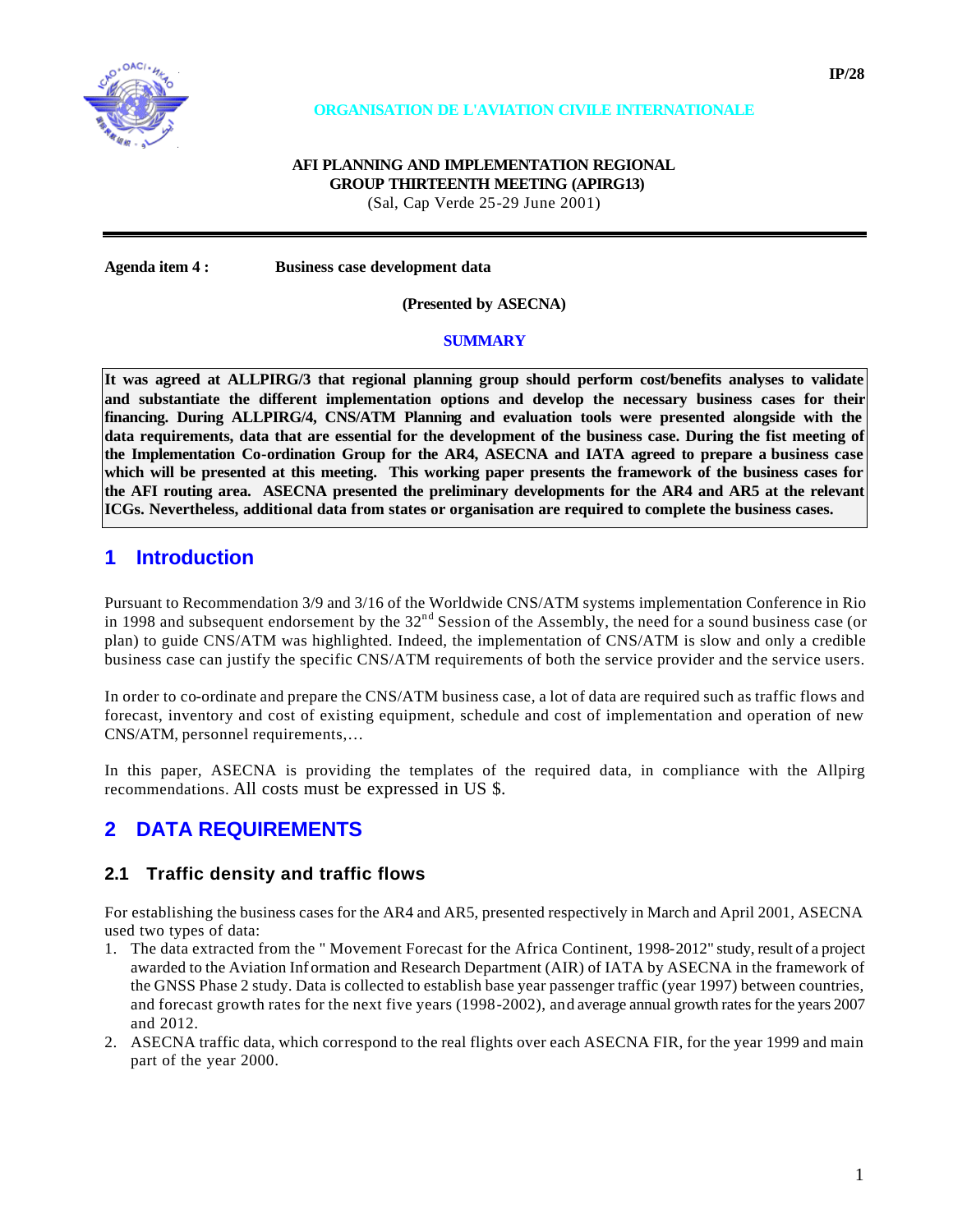## **2.2 Inventory and cost of current Air Navigation equipment**

### 2.2.1 Communication system

| COUNTRY | <b>FIR</b> | <b>LOCATION</b> | <b>EQUIPMENT TYPE</b> |      | Qty First Oper. Acquisition Installation   Repair   Operating |                     |  |
|---------|------------|-----------------|-----------------------|------|---------------------------------------------------------------|---------------------|--|
|         |            |                 |                       | date | Unit cost unit cost                                           | unit cost unit cost |  |
|         |            |                 |                       |      |                                                               |                     |  |
|         |            |                 |                       |      |                                                               |                     |  |

Actual communication costs

| Specialised lines | Satellite (Intelsat) | .ommuted<br>lines | M <sub>18</sub> c./Provisions | otal |
|-------------------|----------------------|-------------------|-------------------------------|------|
|                   |                      |                   |                               |      |

### 2.2.2 Navigation system ( for both en-route and Approach and Landing systems)

| <b>COUNTRY</b> | <b>FIR</b> | LOCATION | <b>EQUIPMENT TYPE</b> |      | Qt   First Oper.   Acquisition   Installation Repair   Operating |                               |  |
|----------------|------------|----------|-----------------------|------|------------------------------------------------------------------|-------------------------------|--|
|                |            |          |                       | date | Unit cost                                                        | Unit cost Unit cost Unit cost |  |
|                |            |          |                       |      |                                                                  |                               |  |
|                |            |          |                       |      |                                                                  |                               |  |

#### 2.2.3 Surveillance system

| <b>COUNTRY</b> | FIR | LOCATION | <b>EQUIPMENT TYPE</b> |      | Qt   First Oper.   Acquisition   Installation Repair   Operating |                               |  |
|----------------|-----|----------|-----------------------|------|------------------------------------------------------------------|-------------------------------|--|
|                |     |          |                       | date | Unit cost                                                        | Unit cost Unit cost Unit cost |  |
|                |     |          |                       |      |                                                                  |                               |  |

#### 2.2.4 ATM system

| <b>COUNTRY</b> | FIR | LOCATION | <b>EQUIPMENT TYPE</b> |      | Qt   First Oper.   Acquisition   Installation Repair   Operating |                               |  |
|----------------|-----|----------|-----------------------|------|------------------------------------------------------------------|-------------------------------|--|
|                |     |          |                       | date | Unit cost                                                        | Unit cost Unit cost Unit cost |  |
|                |     |          |                       |      |                                                                  |                               |  |

## **2.3 Implementation schedule and cost of new air navigation equipment (CNS/ATM systems)**

### SCHEDULE AND COST OF NEW COMMUNICATION ÉQUIPMENT

| <b>COUNTRY</b> | FIR | <b>LOCATION</b> | <b>EQUIPMENT TYPE</b> | Qty | First         |           | Acquisition Installation | Repair Operating    |
|----------------|-----|-----------------|-----------------------|-----|---------------|-----------|--------------------------|---------------------|
|                |     |                 |                       |     | Oper.<br>date | Unit cost | unit cost                | unit cost unit cost |
|                |     |                 |                       |     |               |           |                          |                     |

#### IMPLEMENTATION AND COST SCHEDULE FOR NAVIGATION EQUIPMENT

| <b>COUNTRY</b> | <b>FIR</b> | LOCATION | EQUIPMENT TYPE | Qty | First<br>Oper.<br>date | Acquis. | Install. | Repair<br>Unit cost unit cost unit cost/y unit cost/y | Operating |
|----------------|------------|----------|----------------|-----|------------------------|---------|----------|-------------------------------------------------------|-----------|
|                |            |          |                |     |                        |         |          |                                                       |           |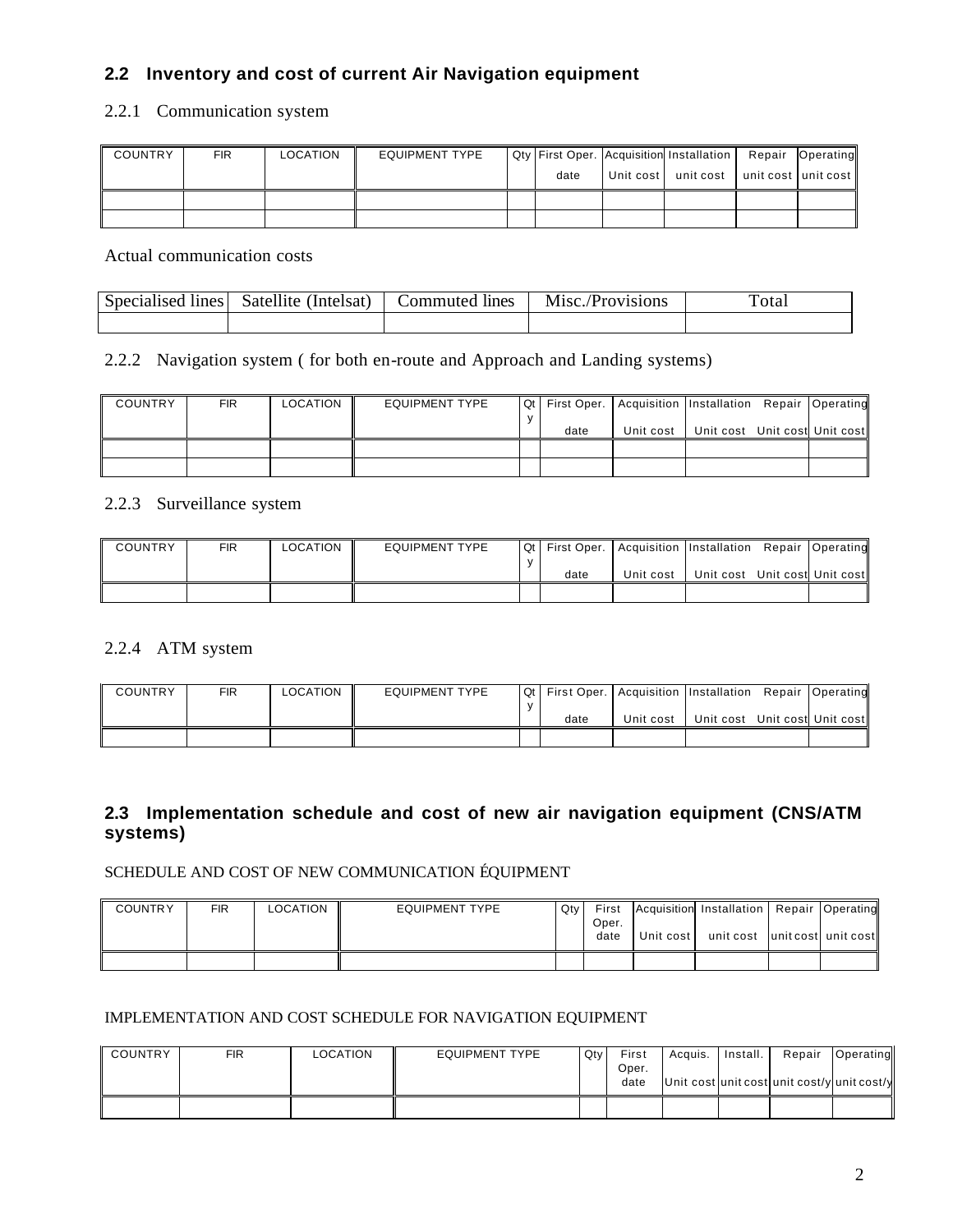#### IMPLEMENTATION AND COST SCHEDULE FOR SURVEILLANCE EQUIPMENT

| EQUIPEMENT Location | <b>FIR</b> |      |      | Acquis Install. Repair/update |           |      | $\sqrt{\frac{1}{2}}$   Acquisition Exploitation |
|---------------------|------------|------|------|-------------------------------|-----------|------|-------------------------------------------------|
|                     |            | Cost | Cost | Cost/year                     | Cost/vear | date | Starting date                                   |
|                     |            |      |      |                               |           |      |                                                 |
|                     |            |      |      |                               |           |      |                                                 |

### IMPLEMENTATION AND COST SCHEDULE FOR ATM EQUIPMENT

| EQUIPEMENT Location | <b>FIR</b> |      |      | Acquis Install. Repair/update |           |      | $\sqrt{\frac{1}{2}}$   Acquisition Exploitation |
|---------------------|------------|------|------|-------------------------------|-----------|------|-------------------------------------------------|
|                     |            | Cost | Cost | Cost/year                     | Cost/year | date | Starting date                                   |
|                     |            |      |      |                               |           |      |                                                 |

## **2.4 Personnel requirement for current system**

*Existing Maintenance staff*

| State | Electronic Eng. | Electric Eng. | Execution agent | Miscellaneous |
|-------|-----------------|---------------|-----------------|---------------|
|       |                 |               |                 |               |
| Total |                 |               |                 |               |

*Existing operational staff*

| State | Controller | Assistant | ATS reporting<br>office agent | Miscellaneous |
|-------|------------|-----------|-------------------------------|---------------|
|       |            |           |                               |               |
| Total |            |           |                               |               |

## **2.5 Personnel requirement for new CNS/ATM systems operations**

*Existing Maintenance staff*

| State | Electronic Eng. | Electric Eng. | Execution agent | Miscellaneous |
|-------|-----------------|---------------|-----------------|---------------|
|       |                 |               |                 |               |
| Total |                 |               |                 |               |

*Planned operational staff* 

| State | Controller | Assistant | ATS reporting<br>office agent | Miscellaneous |
|-------|------------|-----------|-------------------------------|---------------|
|       |            |           |                               |               |
| Total |            |           |                               |               |

## **2.6 Cost of relocation or attrition of personnel and training**

To be completed